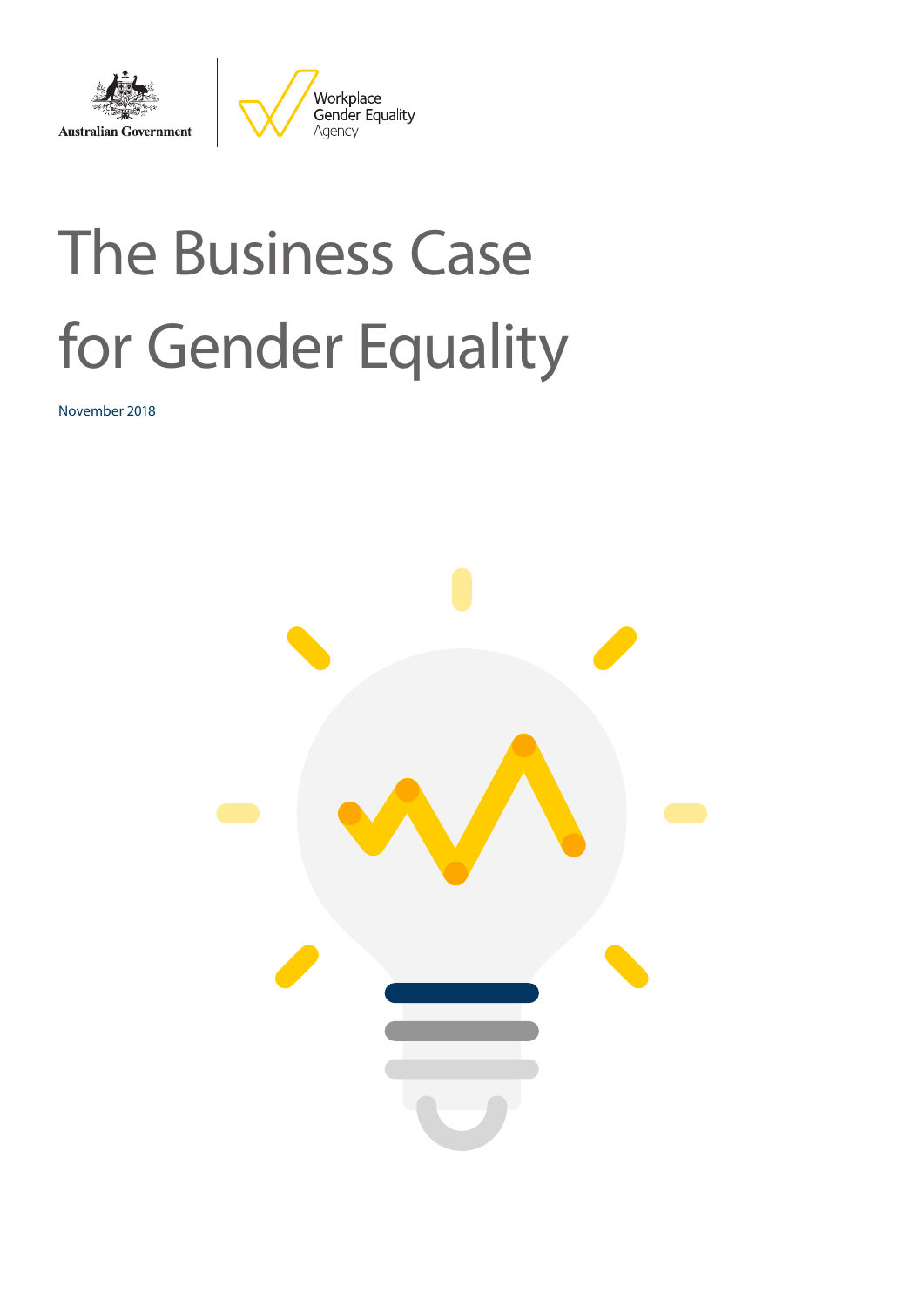## <span id="page-1-0"></span>**Summary**

Workplace gender equality is achieved when people are able to access and enjoy the same rewards, resources and opportunities regardless of gender.

Along with many countries worldwide, Australia has made significant progress towards gender equality in recent decades, particularly in education, health and female workforce participation.

However, the gender gap in the Australian workforce is still prevalent. Women continue to earn less than men, are less likely to advance their careers as far as men, and accumulate less retirement or superannuation savings. At the same time, men have less access to family-friendly policies such as parental leave or flexible working arrangements than women.

The aim of gender equality in the workplace is to achieve broadly equal opportunities and outcomes for women and men, not necessarily outcomes that are exactly the same for all. To achieve this requires:

- workplaces to provide equal pay for work of equal or comparable value
- the removal of barriers to the full and equal participation of women in the workforce
- access to all occupations and industries, including leadership roles, regardless of gender; and
- the elimination of discrimination on the basis of gender, particularly in relation to family and caring responsibilities.

Achieving gender equality is important for workplaces not only because it is 'fair' and 'the right thing to do,' but because it is also linked to a country's overall economic performance. Workplace gender equality is associated with:

- Improved national productivity and economic growth
- Future proofing the Australian economy
- Increased organisational performance
- Enhanced ability of companies to attract talent and retain employees
- Enhanced organisational reputation

## **Improved national productivity and economic growth**

The Global Gender Gap Report published by the World Economic Forum states that gender equality is not only a fundamental human right but is linked to a country's overall economic performance.

"People and their talents are among the core drivers of sustainable, long-term economic growth. If half of these talents are underdeveloped or underutilized, growth and sustainability will be compromised. Moreover, there is a compelling and fundamental values case for empowering women: women represent one half of the global population—they deserve equal access to health, education, earning power and political representation.["1](#page-5-0)

Increasing female workforce participation is key to boosting Australia's productivity and innovation. In 2018, the workforce participation rate among those aged 15-64 years is 73.2% for women and 82.8% for men. The Australian government has committed to reduce the female-male workforce participation gap by  $25\%$  $25\%$  by  $2025$ .<sup>2</sup> At the time the commitment was made, the labour force participation gap was 12.1%. A 25% reduction in the gap is equivalent to a drop of 3 pp. As of September 2018, the participation gap has reduced by 2.5 pp; this leaves a gap of 0.5 pp to be reduced by 2025 in order to meet Australia's commitment.

Male and female labour force participation in Australia (ages 15-64)



Goldman Sachs & JBWere calculated that the rise in female employment since 1974 has boosted Australian economic activity by 22%.<sup>[3](#page-5-0)</sup> Projections by KPMG indicate that if the labour force participation gap between men and women was halved, Australia's annual GDP would increase by \$60 billion in just 20 years. Our cumulative living standards would also rise by \$140 billion in this time.[4](#page-5-0)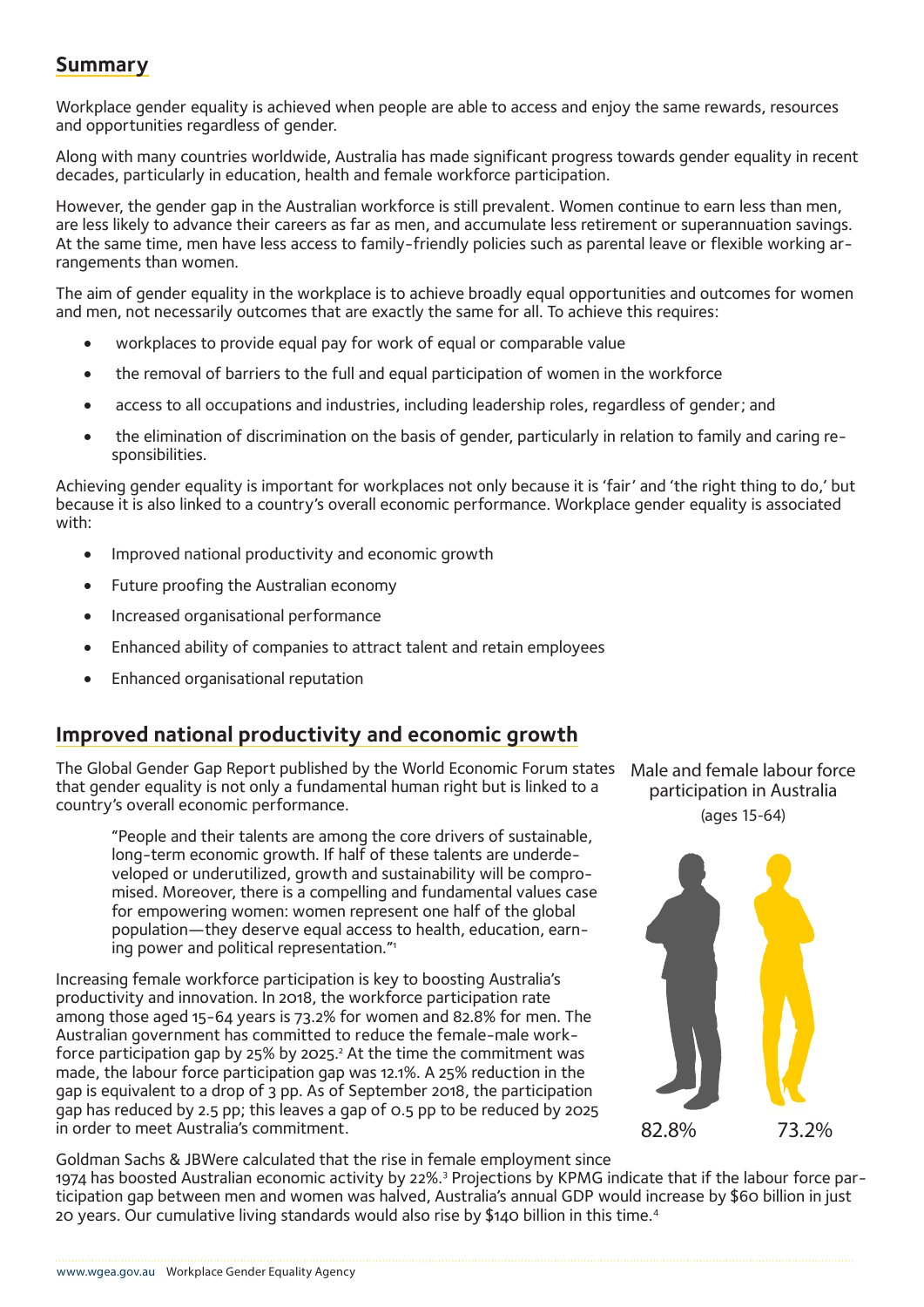# <span id="page-2-0"></span>**Future-proofing the Australian labour force**

Australia has an aging population and this is expected to continue reducing labour force participation rates as older Australians continue to retire. Overall, participation for all people aged 15 years and over is projected to fall from 64.6 percent in 2014-15 to 62.4 percent in 2054-55. It is anticipated that these declining rates will detract from real GDP growth per person[.5](#page-5-0)

Female employment has been rising since the 1970s. Based on this strong growth, female labour force participation rates are projected to grow to approximately 70 percent by 2055.<sup>6</sup> The increase in female participation rates is, amongst other things, due to increased levels of education, changing social attitudes towards gender roles, declining fertility rates, improved access to childcare services and increased uptake of flexible working arrangements.[7](#page-5-0) However, Australia still has relatively low female participation rates in comparison to many of our OECD peers[.8](#page-5-0)

Lifting female labour force participation in Australia will be instrumental to offsetting the effects of our ageing population.<sup>[9](#page-5-0)</sup> Employers will need to play a role by ensuring that conditions in the workplace support male and female employees to more equitably balance their work and home lives. Some examples of policy initiatives to boost female participation include access to parental leave and flexible working arrangements, pay equity and greater female representation in leadership positions.

The Bankwest Curtin Economic Centre (BCEC) has found that gender pay gaps lead to significant earnings shortfalls for women across their careers. Utilising WGEA data, the report found that if women and men both progress at the same pace, working full-time and reaching a KMP roles in their tenth year, men could expect to have earned \$2.3 million while women would have earned \$1.7 million in base salary over this period.<sup>10</sup> The lifetime earnings gap is important to the Australian economy because as a demographic, older women are far more likely to live in poverty and be reliant on the social safety net.<sup>11</sup> Currently the average Australian woman retires with approximately 40% less in their superannuation balance than the average man.[12](#page-5-0) It is imperative that the lifetime earnings gap is closed in order for women to retire in economic security.

Other future challenges are likely to involve ensuring that the Australian labour force is adequately prepared to keep up with rapidly advancing technology. The Business Council of Australia identifies the current trends as increased casualisation of the workforce and a higher proportion of employees electing to work part-time to better balance their work and life.<sup>13</sup> Future challenges are likely to come from increased automation of low-skilled jobs, which may see certain industries shrink significantly or possibly disappear.<sup>14</sup> At the same time, there is an emerging demand for new jobs and skills that may be difficult to meet. There will be continuous job growth in traditionally female-dominated job roles. Australia's health care and social assistance industries are female dominated and have been the largest job creator in the last 30 years.<sup>15</sup> Notions of 'women's work' and 'men's work' will need to be retired in order for the Australian economy to adapt to these challenges.

#### **Increased organisational performance**

Increasing women's participation in the workforce has positive impacts on organisational culture and on operations. A diverse and inclusive workforce, regardless of size and industry, generates tangible benefits, such as increased efficiency, productivity, innovation, creativity and improved employee engagement.

A diverse workforce tends to produce a more holistic analysis of the issues an organisation faces and spurs greater effort and motivation, leading to improved decision-making[.16](#page-5-0)

There is significant evidence from across the globe demonstrating the positive impacts on company performance of female representation on boards, in executive management and senior leadership[.17](#page-5-0) Increased gender diversity on boards and senior executive positions is associated with better financial performance. [18](#page-5-0)

A study by McKinsey & Company found that companies in the top quartile for gender diversity on their execu-tive teams were 21% more likely to experience above-average profitability.<sup>[19](#page-5-0)</sup> The study also found that executive teams that were high-performing had more women in revenue-generating roles.<sup>20</sup> This is significant as women are generally underrepresented in line roles.<sup>21</sup> The findings also indicate that companies with low representation of women and other diverse groups were 29% more likely to underperform on profitability.<sup>22</sup>

Another study from the US examined the performance of 1,500 companies over 15 years and showed that women's representation in senior management is associated with improvement in organisational performance where a company focuses on innovation.<sup>23</sup> The study showed that at an average<sup>1</sup> level of innovation intensity, the presence of a woman in top management amounts to creating extra market value for each firm of approximately US \$44 million.

<sup>1</sup> Firms where research and development expenses were approximately equal to 3.4% of their assets from the previous year. www.wgea.gov.au Workplace Gender Equality Agency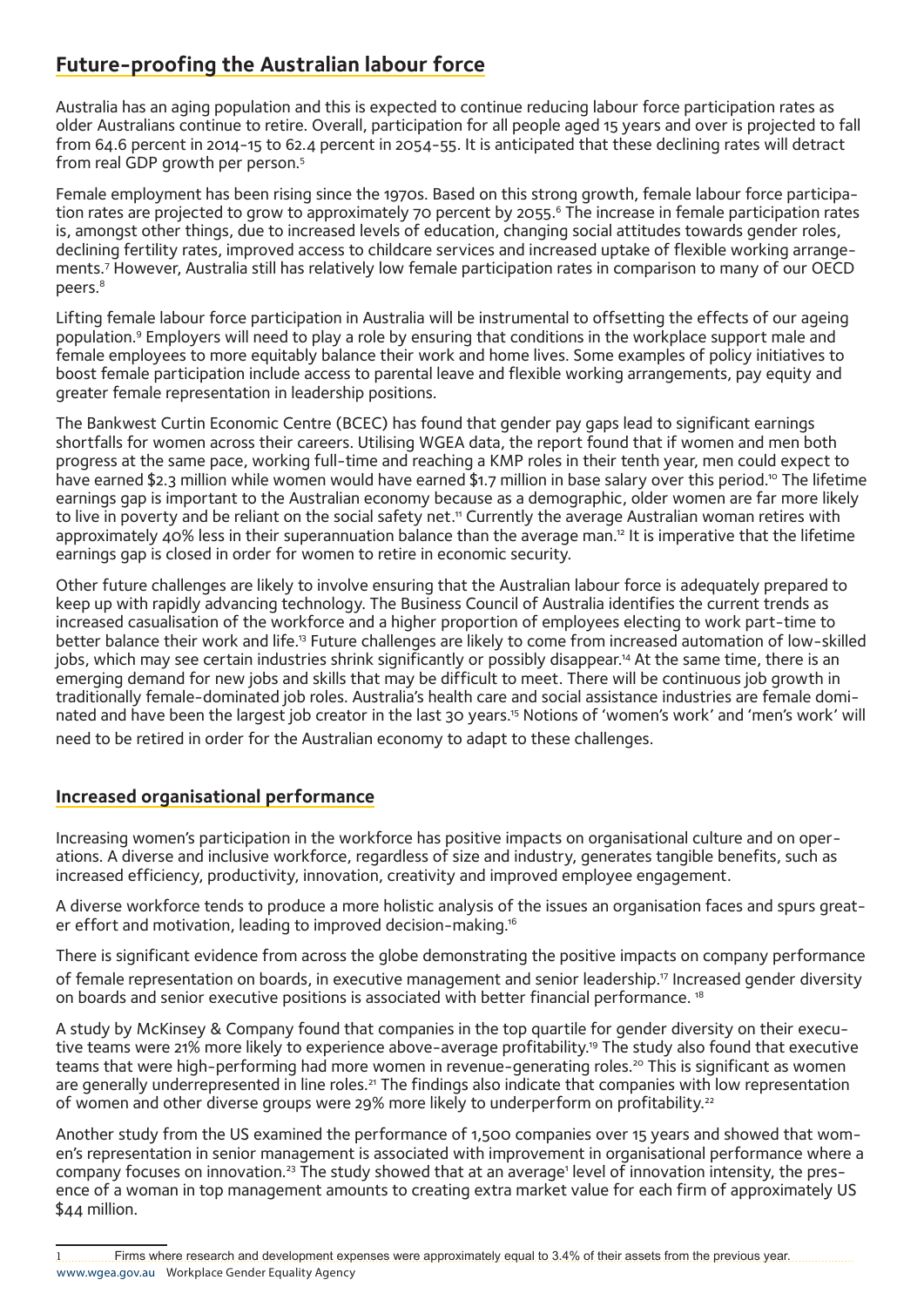<span id="page-3-0"></span>The correlation between more female leaders in top leadership positions and increased financial profitability was also evident in an analysis of the performance of 21,980 firms in 2014 in 91 countries by the Peterson Institute for International Economics.<sup>[24](#page-5-0)</sup>

#### **Diversity and organisational performance**

Diverse teams are associated with greater innovative capacity for an organisation. International research examining gender diverse teams suggests that more gender-balanced teams are better in promoting an environment where innovation can flourish compared to teams of one particular gender.<sup>[25](#page-5-0)</sup>

A study by Credit Suisse acknowledges that there are a range of reasons why company perfor-



Increased gender diversity on boards and in senior executive positions is associated with better financial

mance and gender diversity may be linked.<sup>26</sup> One factor is that well managed diversity brings together varied perspectives, produces a more holistic analysis of the company issues and spurs greater effort, leading to improved decision-making.

Improving gender diversity across the entire workforce may be associated with improved company performance. Research into over 500 US companies found a link between a gender diverse workforce and the organisational performance using measures such as sales revenue and number of customers.<sup>[27](#page-5-0)</sup>

Research by BCEC using the Workplace Gender Equality Agency dataset has found a measurable link between gender diversity on governing boards and in senior leadership positions with lower gender pay gaps.<sup>[28](#page-5-0)</sup> The 2017 Report found that organisations that improved gender balance within their executive leadership teams over time had the largest decline in organisation-wide gender pay gaps.<sup>[29](#page-5-0)</sup> Which means that gender diversity at a leadership level could boost workplace performance while simultaneously acting to correct gendered pay inequities.

#### **Enhanced ability of companies to attract talent**

When workplaces are equally appealing to women and men, organisations understandably have access to a larger talent pool. Employees value positive workplace cultures and environments that offer gender equality policies and practices, flexible working arrangements and support for employees with family and caring responsibilities.

Research conducted by the Diversity Council of Australia shows that flexible working arrangements are important to female and male employees of all ages.<sup>30</sup> Research also suggests a positive association between flexibility for men and commitment to work, with flexibility being one of the top five employment drivers for men.<sup>31</sup> Flexible working arrangements enable employees to meet their family as well as their personal needs and evidence suggests that all employees including the young, the senior, and employees with family responsibilities are all more likely to be engaged and motivated in workplaces with access to flexible working arrangements.<sup>[32](#page-5-0)</sup>

Flexible working conditions can be a critical factor in attracting top talent in all industries.

#### **Enhanced ability of companies to retain employees**

Workplace policies that support gender equality are an important tool to retain talented employees. Research by Kaplan, Wiley and Maertz (2011) shows that employees are more likely to remain with an organisation in which there is a proactive diversity 'climate' as they perceive a concrete payoff to themselves by staying in an organi-sation they view as fair.<sup>[33](#page-5-0)</sup>

The Business Council of Australia recommends a variety of financial and tangible incentives to maintain workforce participation, particularly for parents and carers, but also for people approaching retirement age. The main incentives that help drive employee retention are workplace flexibility, breastfeeding facilities, return to work programs and parental and carers leave provisions.[34](#page-6-0)

Employees are more likely to be engaged and motivated in workplaces with access to flexible working arrangements.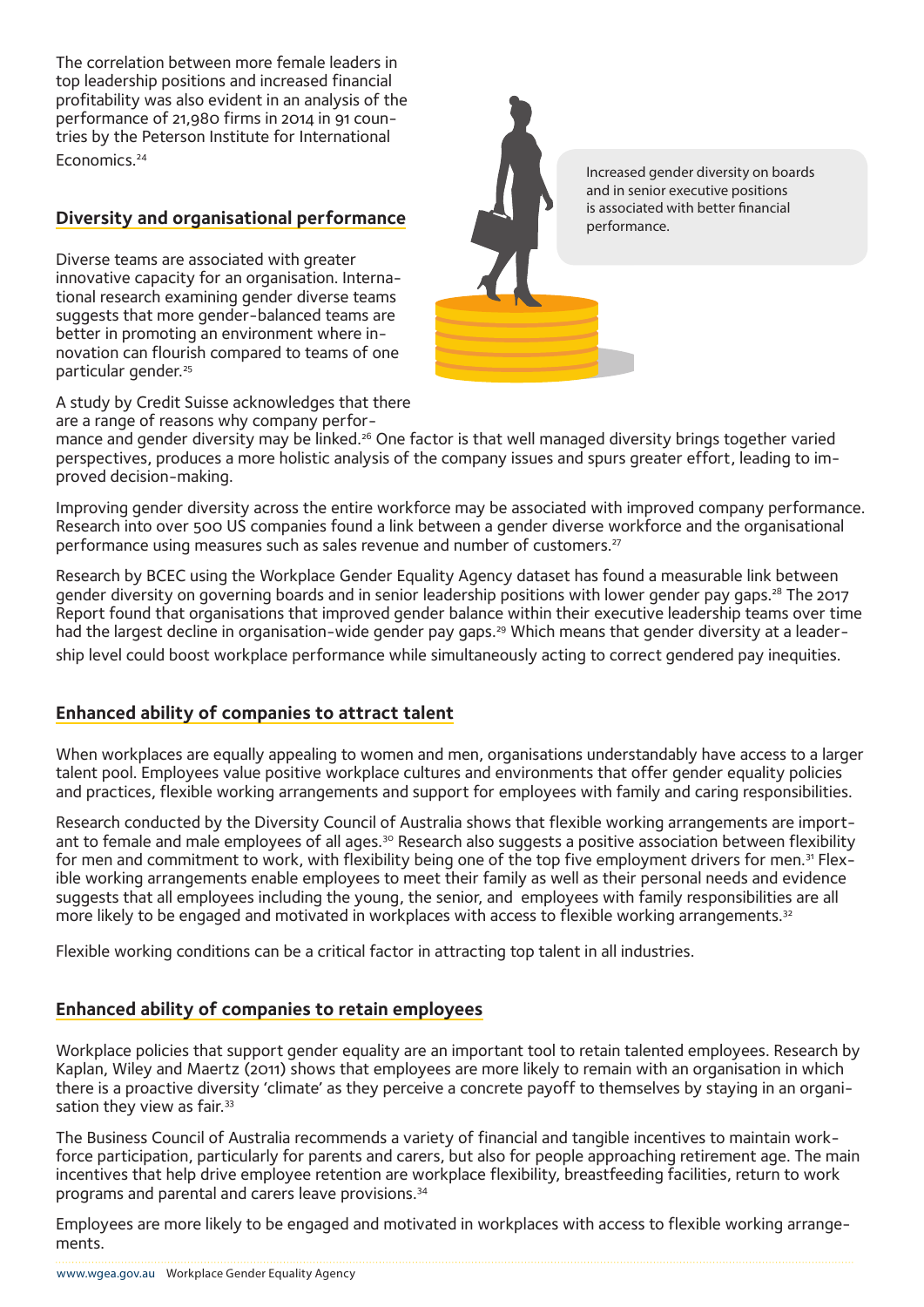<span id="page-4-0"></span>High staff turnover is associated with a loss of specialist knowledge and productivity. The costs associated with hiring and training new employees can also be high. Research by the Society of Human Resource Management suggests that the total costs associated with employee turnover can range between 90% and 200% of the annual salary, depending on the type of job.<sup>[35](#page-6-0)</sup> The Australian economy loses approximately \$3.83 billion in productivity and \$385 million in avoidable recruitment costs each year.<sup>36</sup>

#### **Enhanced organisational reputation**

The benefits of inclusive workplaces to organisational reputation are evident in the strong interest in the WGEA Employer of Choice for Gender Equality citation (EOCGE). Citation holders recognise that gender equality is critical to an organisation's success and is viewed as a baseline feature of leading organisations.

A study into leading Australian organisations conducted by Charlesworth, Hall and Probert confirms that preserving and enhancing the organisational reputation is a significant motivating factor for developing gender diversity strategies.<sup>[37](#page-6-0)</sup>

Organisations with gender equality policies and strategies that include family friendly workplace policies and that address sex-based harassment and discrimination against employees are reducing the risk of workplace discrimination cases, which can potentially be damaging for a company's reputation.

High performing employees are attracted to companies that have a positive reputation for promoting gender equality.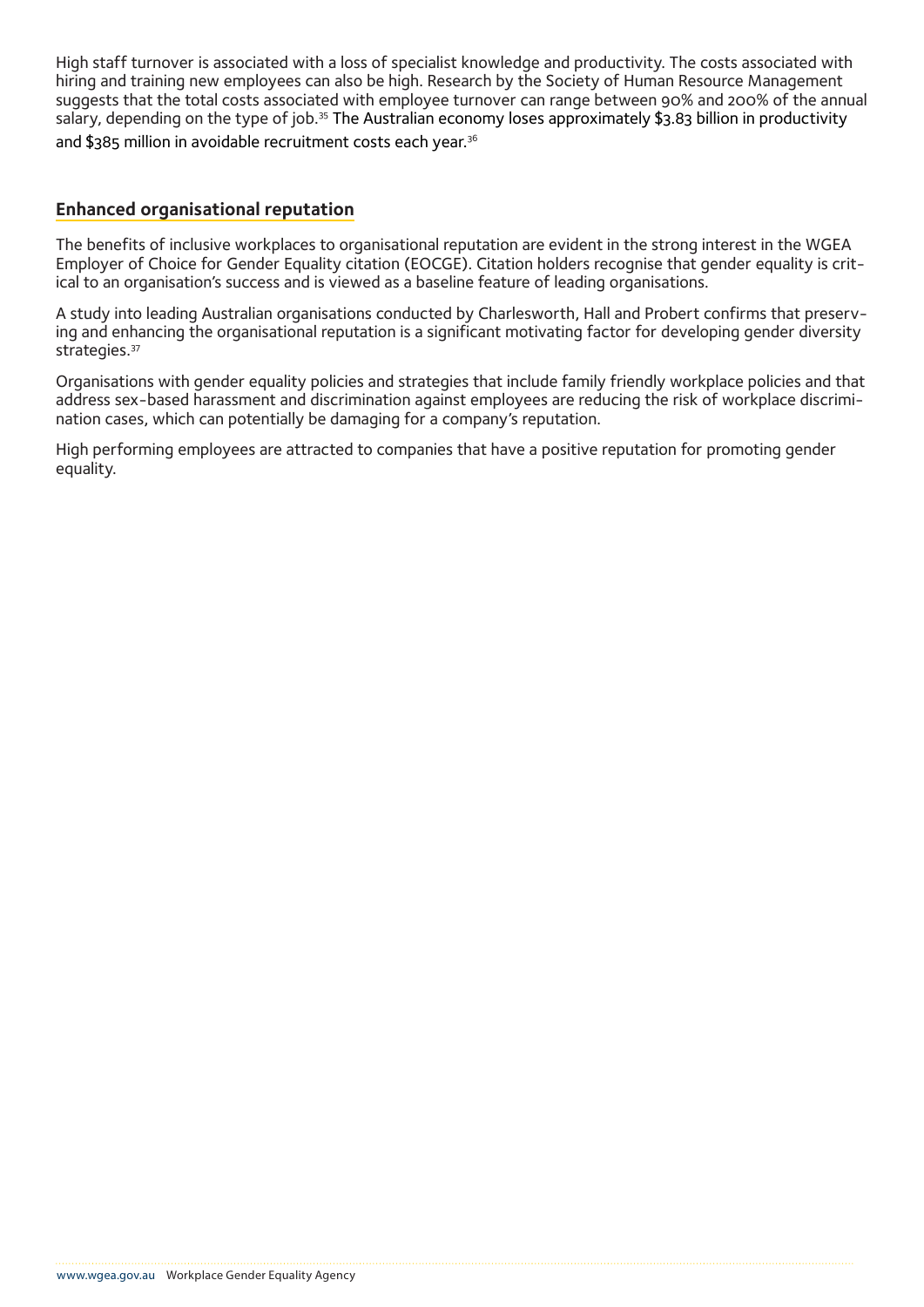### <span id="page-5-0"></span>**Endnotes**

- [1](#page-1-0) World Economic Forum (2015), Global Gender Gap Report, viewed September 18, available: <http://www3.weforum.org/ docs/GGGR2015/cover.pdf>
- [2](#page-1-0) ABS (2018), Labour Force, Australia, August 2018, cat. no. 6202.0, viewed 17 September 2018, http://www.abs.gov.au/ ausstats/abs@.nsf/mf/6202.0
- [3](#page-1-0) Goldman and Sachs & JBWere (2009), Australia's hidden resource: the economic case for increasing Female Participation, viewed 17 September 2018, http://www.asx.com.au/documents/about/gsjbw\_economic\_case\_for\_increasing\_female\_par ticipation.pdf
- [4](#page-1-0) KPMG 2018, Ending Workforce Discrimination Against Women, viewed 17 September 2018, available: < https://assets. kpmg.com/content/dam/kpmg/au/pdf/2018/ending-workforce-discrimination-against-women-april-2018.pdf>
- [5](#page-2-0) Commonwealth of Australia 2015, 2015 Intergenerational Report: Australian in 2055, viewed 17 September 2018, available: <https://static.treasury.gov.au/uploads/sites/1/2017/06/2015\_IGR.pdf>
- [6](#page-2-0) Ibid.
- [7](#page-2-0) Ibid.
- [8](#page-2-0) OECD Data Centre 2018, Employment Rate: Women's employment rate, viewed 18 September 2018, available <https:// data.oecd.org/emp/employment-rate.htm#indicator-chart>
- [9](#page-2-0) KPMG 2018, op. cit.
- [10](#page-2-0) BCEC 2016, Gender Equity Insights 2016: Inside Australia's Gender Pay Gap, viewed 19 October 2019, available: <https:// www.wgea.gov.au/sites/default/files/BCEC\_WGEA\_Gender\_Pay\_Equity\_Insights\_2016\_Report.pdf>
- [11](#page-2-0) WGEA 2017, Women's Economic Security in Retirement, viewed 18 October 2018, available: <https://www.wgea.gov.au/ fact-sheets-and-research-reports/insight-papers>
- [12](#page-2-0) Australian Bureau of Statistics 2018, Slow growth at the top, but big challenges remain for gender equality, viewed 18 October 2018, available: <http://www.abs.gov.au/ausstats/abs@.nsf/Lookup/by%20Subject/4125.0~Sep%20 2018~Media%20Release~Slow%20growth%20at%20the%20top,%20but%20equality%20challenges%20remain%20%20 (Media%20Release)~11>
- [13](#page-2-0) Business Council Australia 2017, Future-Proof: Protecting Australia through education and skills, viewed 17 September 2018, available <http://www.bca.com.au/publications/future-proof-protecting-australians-through-education-and-skills>
- [14](#page-2-0) Ibid.
- [15](#page-2-0) Ibid.
- [16](#page-2-0) Centre for ethical Leadership 2013, Building a Business Case for Gender Diversity, viewed 18 September 2018, available <https://sage-pilot.uq.edu.au/files/127/building\_a\_business\_case\_for\_gender\_diversity\_%28april\_2013%29.pdf>
- [17](#page-2-0) Ibid.
- [18](#page-2-0) Senator the Hon Michaelia Cash 2014, Investing in the gender equality at the G20 leaders' summit, viewed 18 September 2018, <https://ministers.dpmc.gov.au/cash/2014/investing-gender-equality-g20-leaders-summit>
- [19](#page-2-0) McKinsey & Company 2018, Delivering Through Diversity, viewed 17 September 2018, available < https://www.mckinsey. com/~/media/McKinsey/Business%20Functions/Organization/Our%20Insights/Delivering%20through%20diversity/Deliv ering-through-diversity\_full-report.ashx>
- [20](#page-2-0) Ibid.
- [21](#page-2-0) McKinsey & Company 2017, Women in the workplace, viewed September 18 2018, available < https://www.mckinsey. com/~/media/McKinsey/Business%20Functions/Organization/Our%20Insights/Women%20in%20the%20Workplace%20 2016/Women-in-the-Workplace-2016.ashx>
- [22](#page-2-0) McKinsey & Company 2018, op.cit.
- [23](#page-2-0) Dezso, C L and Ross, D G 2012, 'Does female representation in top management improve firm performance? A panel data investigation', Strategic Management Journal, vol 33, pp. 1072-1089
- [24](#page-3-0) Noland, M., Moran, T., & Kotschwar, B. R. (2016), Is Gender Diversity Profitable? Evidence from a Global Survey. Peterson Institute for International Economics Working Paper, pp. 16-3.
- [25](#page-3-0) Gratton, L, Kelan, E, Voigt, A, Walker, L and Wolfram H-J (2007), Innovative Potential: Men and Women in Teams, Execu tive Summary; Credit Suisse (2012), Gender Diversity and Corporate Performance, Credit Suisse Research Institute.
- [26](#page-3-0) Credit Suisse 2012, Gender Diversity and Corporate Performance, Credit Suisse Research Institute, viewed 7 March 2013, viewed 18 September 2018, available <https://infocus.creditsuisse.com/app/article/index.cfm?fuseaction=OpenArti cle&aoid=360157&lang=EN>
- [27](#page-3-0) Herring, C 2009, Does diversity pay? Race, Gender and the Business Case for Diversity, American Sociological Review, vol. 74, pp. 208-224.
- [28](#page-3-0) BCEC 2018, Gender Equity Insights 2018: Inside Australia's Gender Pay Gap, viewed 19 October 2018, available: [<https://](https://www.wgea.gov.au/sites/default/files/97249_Gender-Equity-Insights-2018.pdf) [www.wgea.gov.au/sites/default/files/97249\\_Gender-Equity-Insights-2018.pdf](https://www.wgea.gov.au/sites/default/files/97249_Gender-Equity-Insights-2018.pdf)>
- [29](#page-3-0) BCEC 2017, Gender Equity Insights 2017: Inside Australia's Gender Pay Gap, viewed 19 October 2018, available: <https:// www.wgea.gov.au/sites/default/files/BCEC%20WGEA%20Gender%20Pay%20Equity%20Insights%202017%20Report.pdf>
- [30](#page-3-0) Diversity Council Australia 2012, Employers take note: men want flexible working too! Viewed 15 September 2016. https:// www.dca.org.au/News/News/Employers-take-note:-men-want-flexible-working-too!/293
- [31](#page-3-0) Russell, G. & O'Leary, J. 2012, Men Get flexible! Mainstreaming Flexible work in Australian Business, Sydney: DCA.
- [32](#page-3-0) Diversity Council Australia 2018, Seven myths about flexible work and how to debunk them, viewed 15 September 2018, available: <https://www.dca.org.au/news-articles/seven-myths-about-flexible-working-and-how-debunk-them >
- [33](#page-3-0) Kaplan, D M, Wiley, J W, & Maertz, C P 2011, The role of calculative attachment in the relationship between diversity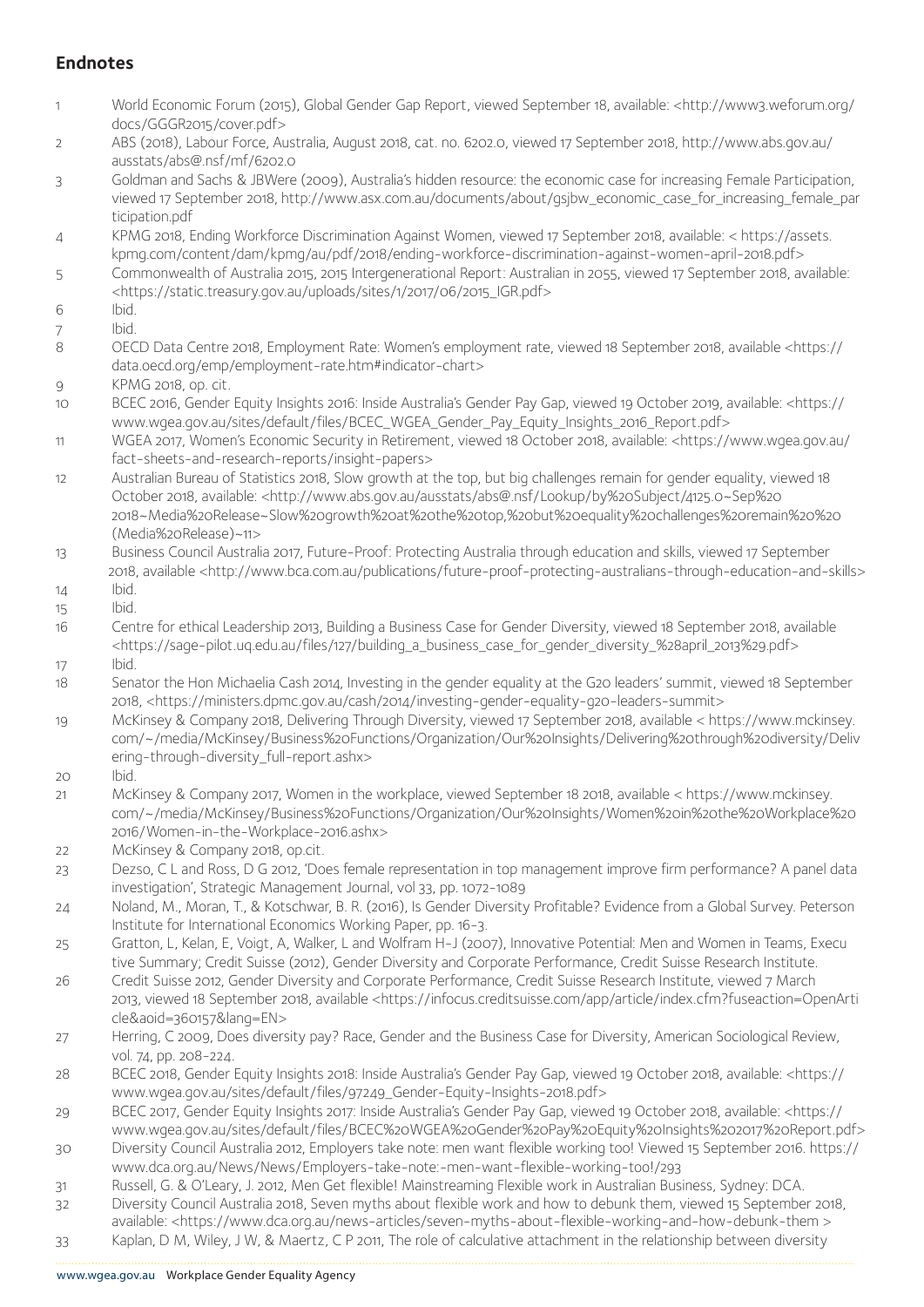climate and retention, Human Resource Management, 50(2), pp. 271-287.

- <span id="page-6-0"></span>[34](#page-3-0) Business Council of Australia 2013, Action Plan for Enduring Prosperity: Full Report, viewed 1 September 2016, http://www. bca.com.au/publications/action-plan-for-enduring-prosperity-full-report
- [35](#page-4-0) Society for Human Resource Management 2008, Retaining talent. A guide to analysing employee turnover, viewed 6 Sep tember 2016, https://www.shrm.org/about/foundation/research/documents/retaining%20talent-%20final.pdf
- [36](#page-4-0) PwC 2014, Adapt to Survive: How better alignment between talent and opportunity can drive economic growth, viewed 18 July 2018, available: < https://www.pwc.com/gx/en/hr-management-services/publications/assets/linkedin. pdf>
- [37](#page-4-0) Charlesworth, S, Hall, P and Probert, B 2005, Drivers and Contexts of Equal Employment Opportunity and Diversity Ac tion in Australian Organisations, RMIT Publishing, Melbourne.